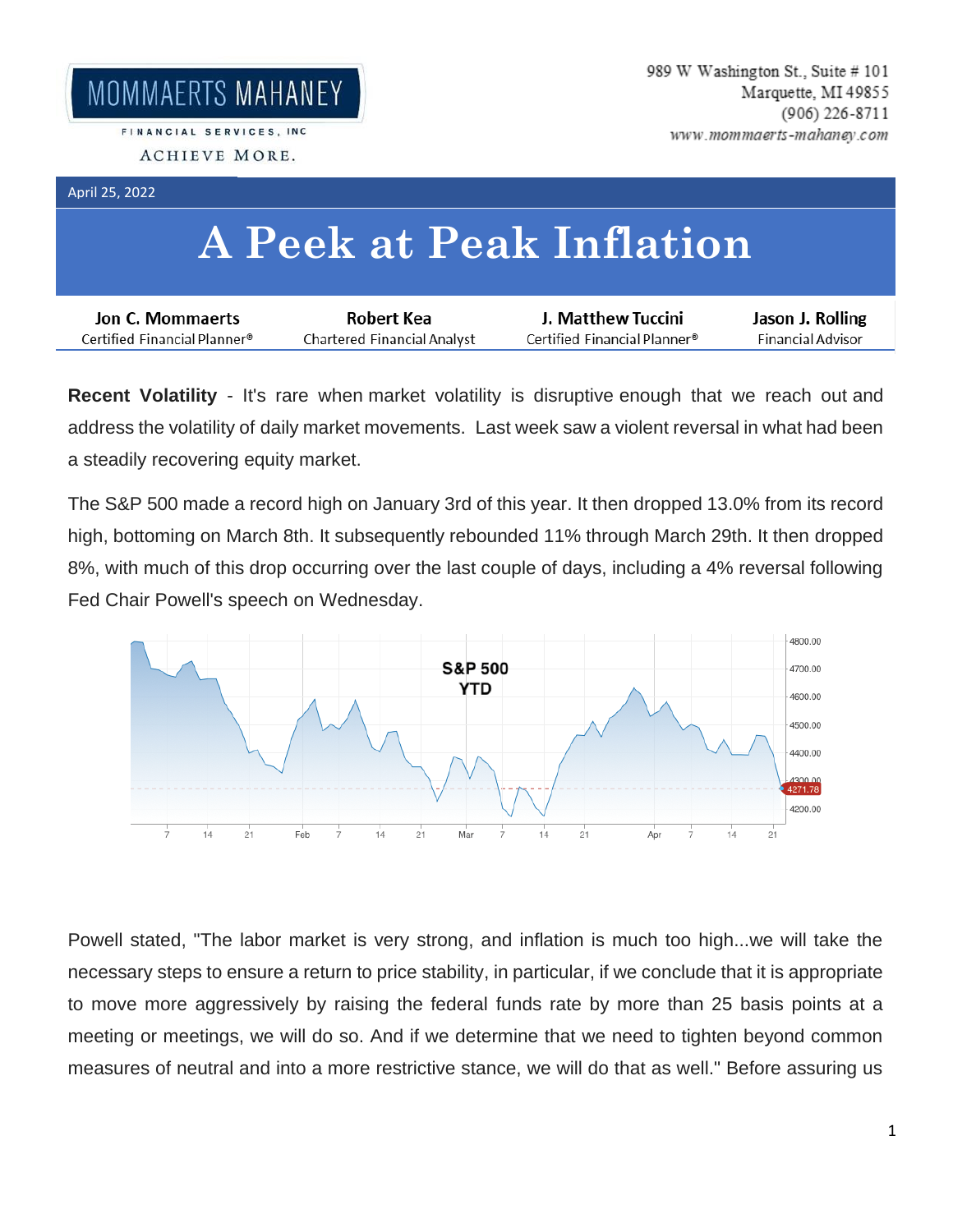he will heroically save us from inflation, we would have appreciated it if the Fed Chair first acknowledged they created the inflation they will now save us from.



Needless to say, this is why we remain skeptical of Keynesian Economics. We will resist a further rant on that subject, at least for the moment. Rather, we will take a look at when we expect peak inflation and what that means for financial markets.

The Federal Reserve is currently in a very rare situation. All 12 voting members of the Federal Reserve agree that tighter monetary policy is necessary to control inflation. A consensus view within the Fed almost never occurs. As background, each voting member is generally referred to as a Hawk or a Dove. The Hawks generally push for tighter monetary policy while the Doves generally favor an easing monetary policy. The Fed has a dual mandate to create full employment along with price stability, aka controlling inflation. There has been a truly remarkable transformation within the Fed's animal kingdom, Doves have transformed into Hawks. A clear consensus has developed within the Fed, which is about as rare as a consensus between political parties. Higher inflation is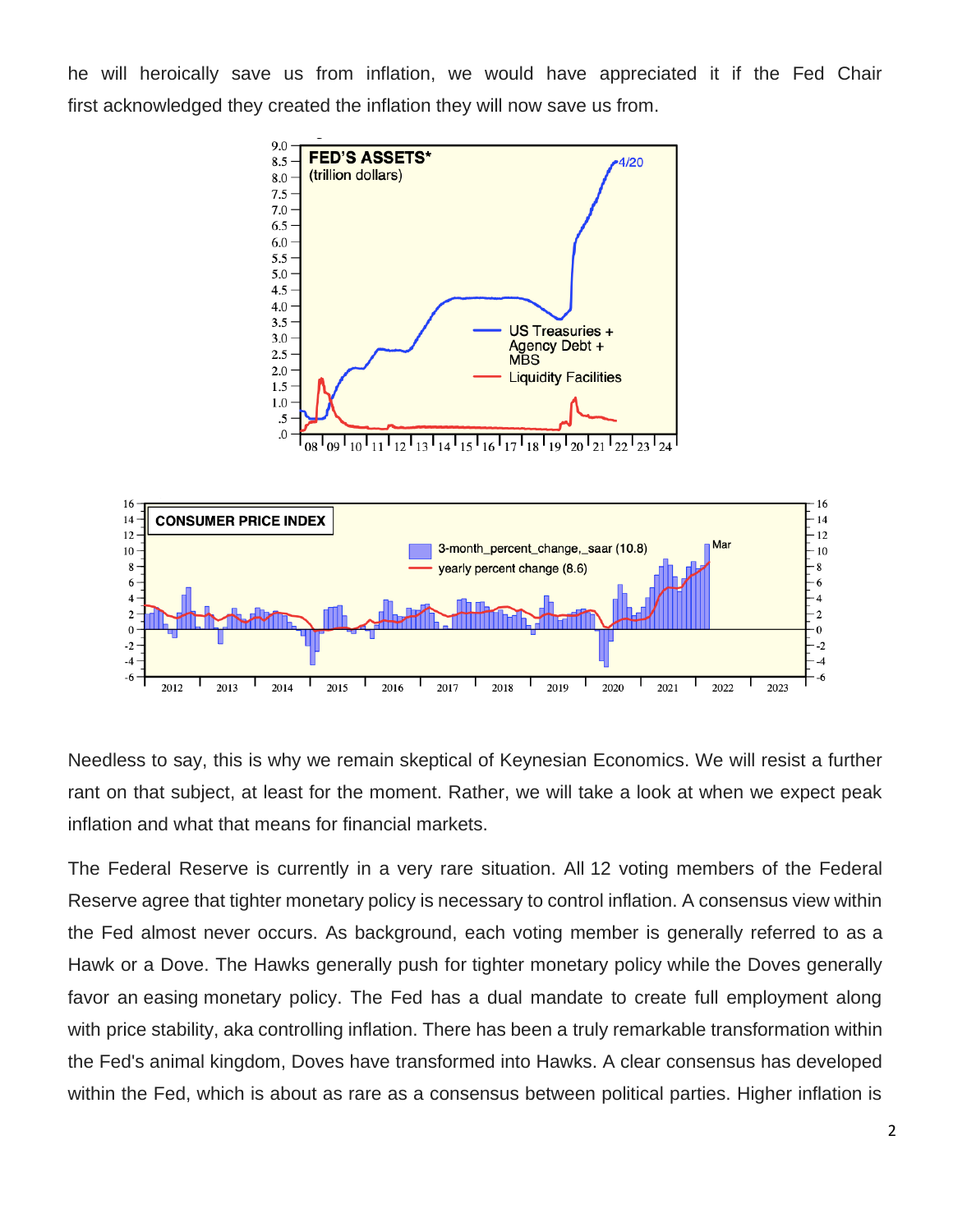now universally viewed as a real issue and tighter monetary policy is a necessity to bring inflation back into check. In the most recent Fed minutes, the Fed acknowledged inflation is no longer *transitory* and they will no longer use this word to describe the current inflation environment.

We suppose the good news is that the Fed is really bad at forecasting inflation. Although it is rare for the Fed to have a consensus view on the need for tighter monetary policy, it is not rare for the Fed to consistently overestimate the future rate of inflation. Over the last two decades, the inflation rate has remained materially below the Fed's forecasts of inflation. Over the last decade, inflation forecasts have consistently called for rates at or above 4%. Until recently, the actual rate has consistently remained below the Fed's 2% target rate.



We have and continue to argue that the *Fed Model* of forecasting inflation is flawed. More specifically, the Fed is not properly measuring the labor supply. Even without immigration, technology has allowed most industries to tap into the global labor supply. Of course, certain industries, such as the restaurant industry, are more limited to the domestic labor supply. However, average hourly earnings have remained well in check since the onset of the technology boom. (There is no useful information to be harnessed from the nuttiness of the last few years.)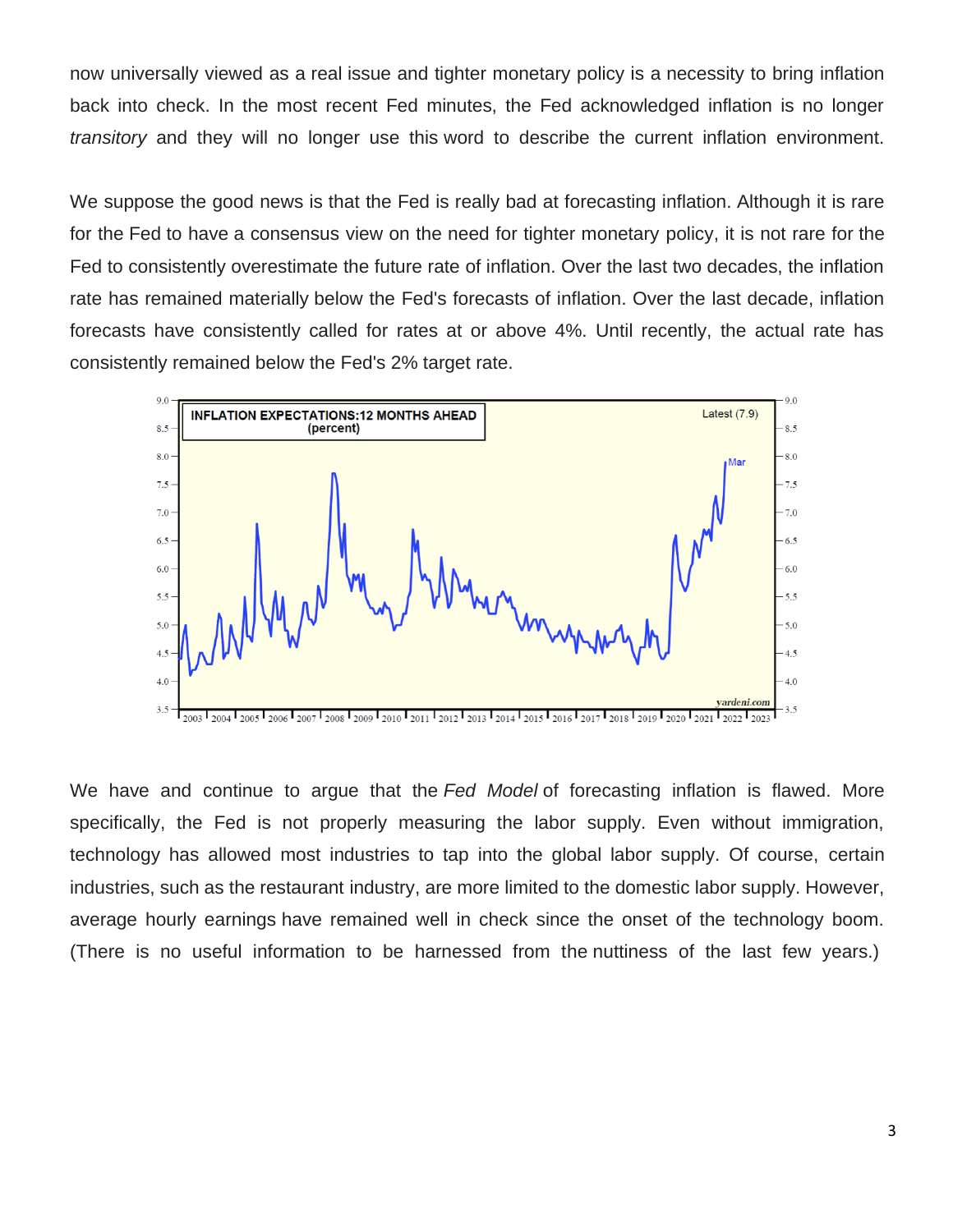

Technology advancements have and continue to help employers increase productivity. The 70s' were a period of rapidly rising wages and plummeting productivity. That is not the current situation. Unlike the manufacturing economy of prior decades, employment is not tied to COLA (cost of living adjustments). This has helped to avoid a wage-price spiral. This is why unlike in the 70s', corporate earnings continue to grow to new record highs.



Wage price spirals cause the type of systematic inflation we saw in the 70s'. During the inflationary periods of the 70s' and post WWII, corporations needed to consistently increase salaries to attract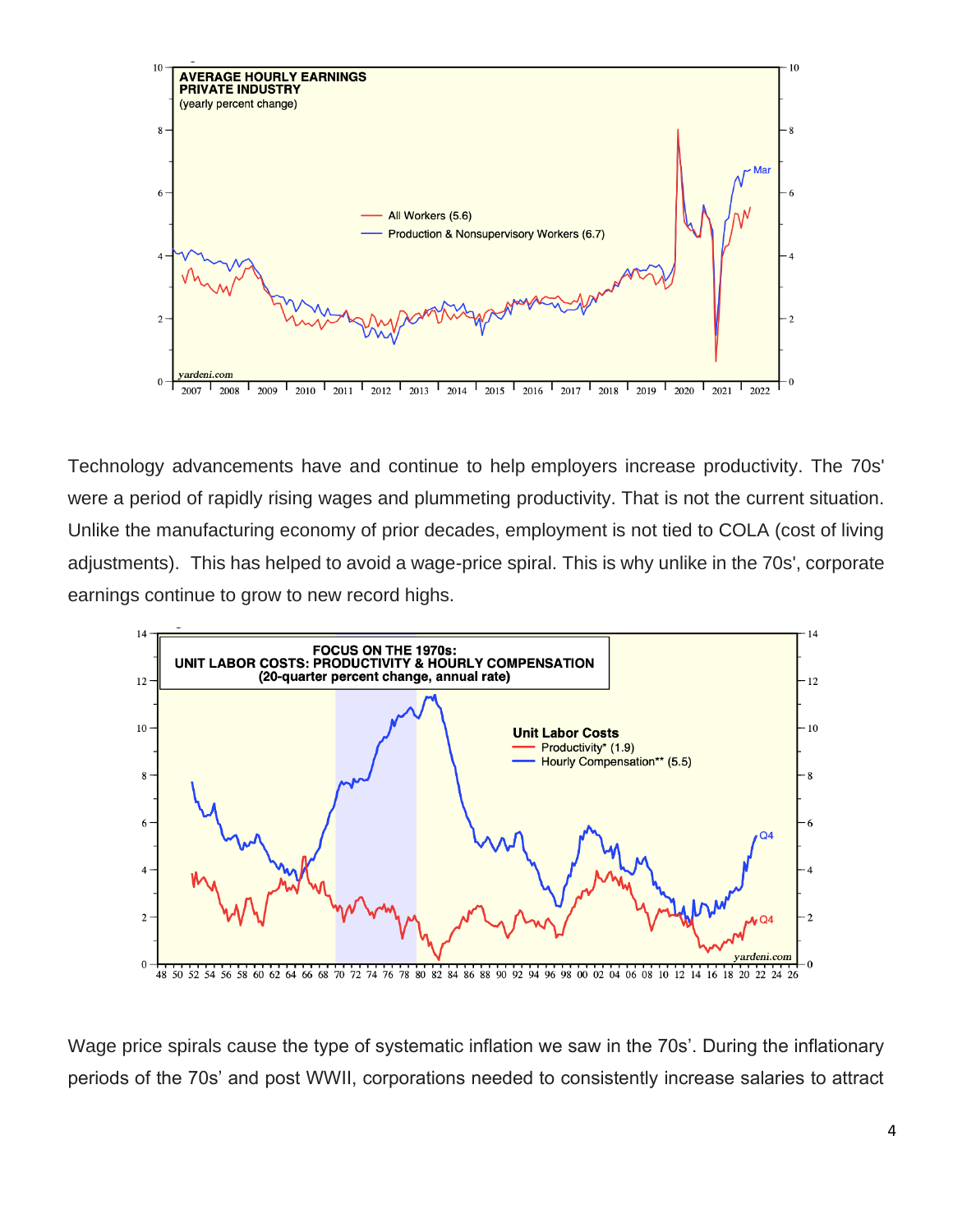employees. This increased disposable income lead to more demand. More demand leads to a need for more supply. The need for more supply lead to even higher wages. This is referred to as a wageprice spiral. As wages spike, corporate profit margins shrink. This leads to high inflation and low growth, aka stagflation. The unprofitable corporations then start laying off workers, which shrinks disposable income and eventually leads to a recession.

This is not the scenario we see as most likely. It's become clear that too much stimulus (free money) was injected into the economy. This money needs to be burned off. Once this money is absorbed into the economy, inflation should moderate, although remain elevated above previous levels. **Our expectation is for inflation rates to peak this summer.** After a shockingly high 7.9% inflation rate in February, the March CPI report was even more shockingly high at 8.5%. Looking at the components of CPI offers valuable insight into these shocking numbers. Energy increased by 32% and food increased by 8.8%. Meanwhile, most other components of the CPI were down from their recent peaks. There is also evidence that housing is slowing as rates increase. (More on that below.)

We continue to forecast inflation will trend between 3%-4% for the next several years. We also predict that the Fed will adjust its inflation target from 2% to 3%. It's so much easier than admitting they were woefully behind the inflation curve. We actually encourage them to do so. A consistent 3% inflation rate is not overly troublesome and far less harmful to the economy than pushing inflation back down to 2%.

Median home prices have risen more than 30% over the last year. Although prices are still rising, there has been a slowing in the rate of price appreciation. This makes sense. 30-year mortgage rates have risen to 5%, matching their highest levels over the last decade.